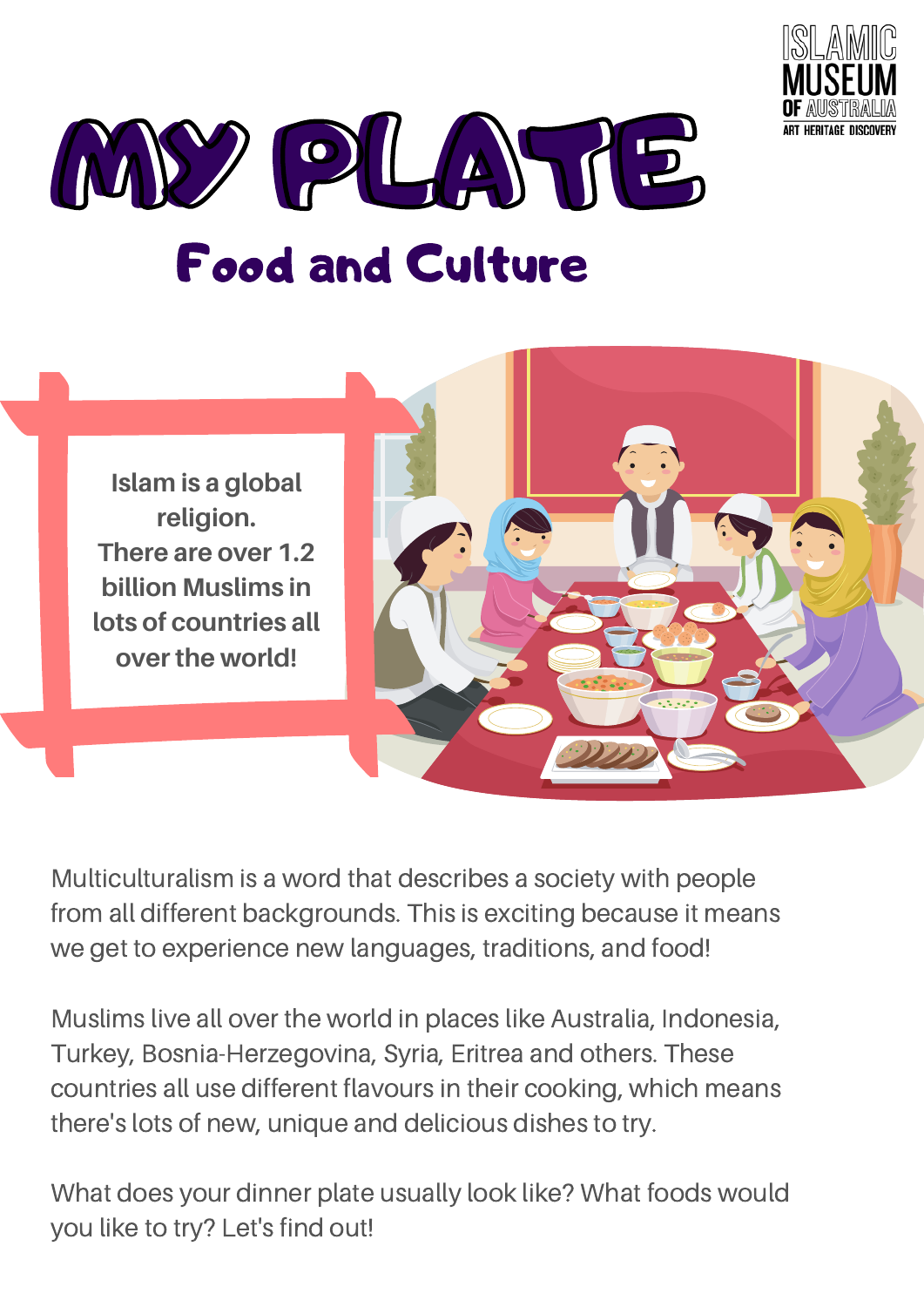

## **You will need:**

- **A print out of this worksheet**
- **Scissors**

*(always ask an adult to help you use scissors safely!)*

**Glue stick**

**What to do:**

- **Cut out the names of the different foods on the** 1. **worksheet.**
- **Arrange them onto your plate and use glue to stick them** 2. **on.**

You're all finished!

This is a fun activity to do with friends because it will show you how different people enjoy a variety of foods.

Take this worksheet with you you when you go shopping with your parent, guardian or carer and ask them to buy something on your 'foods I'd like to try' plate!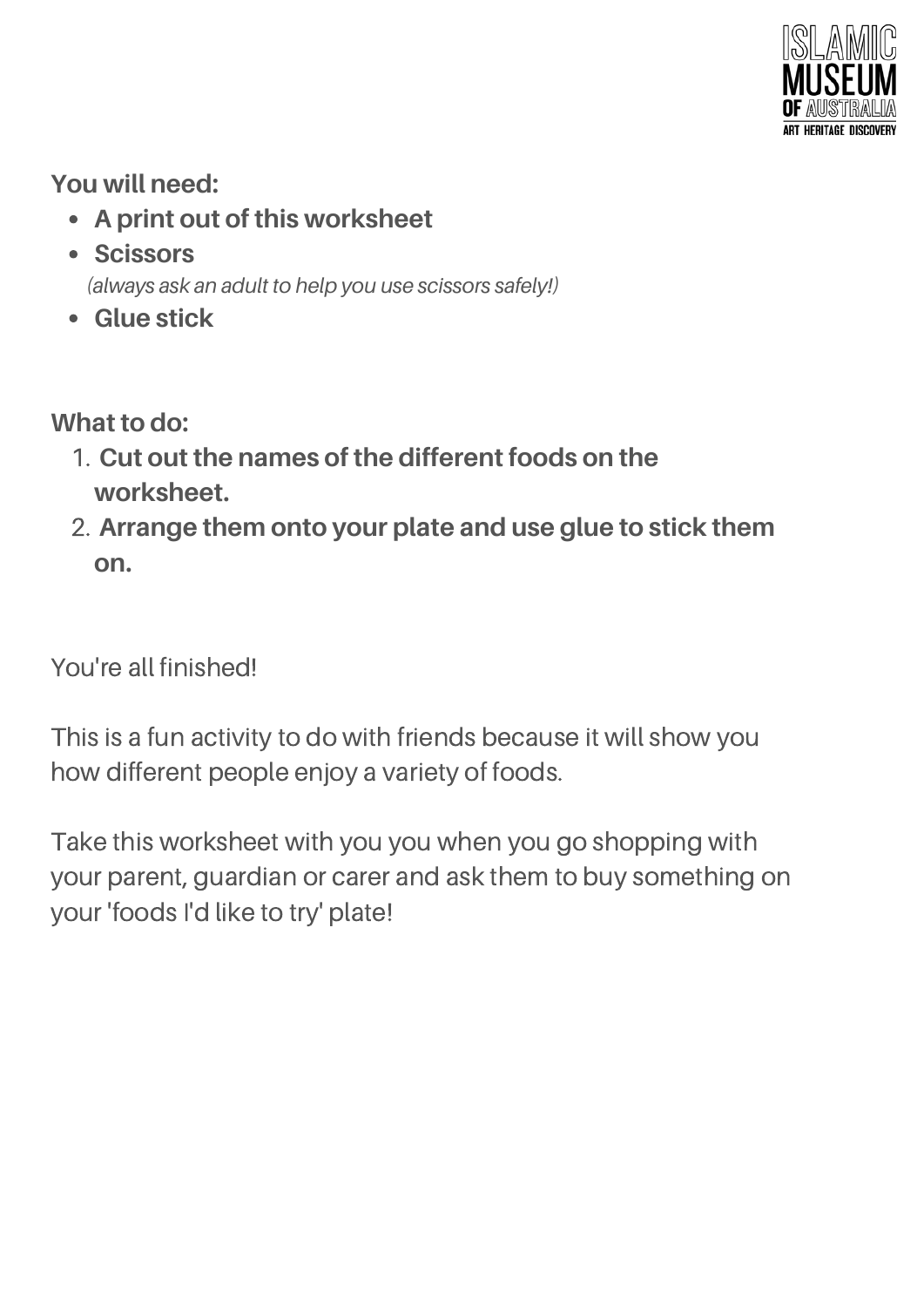